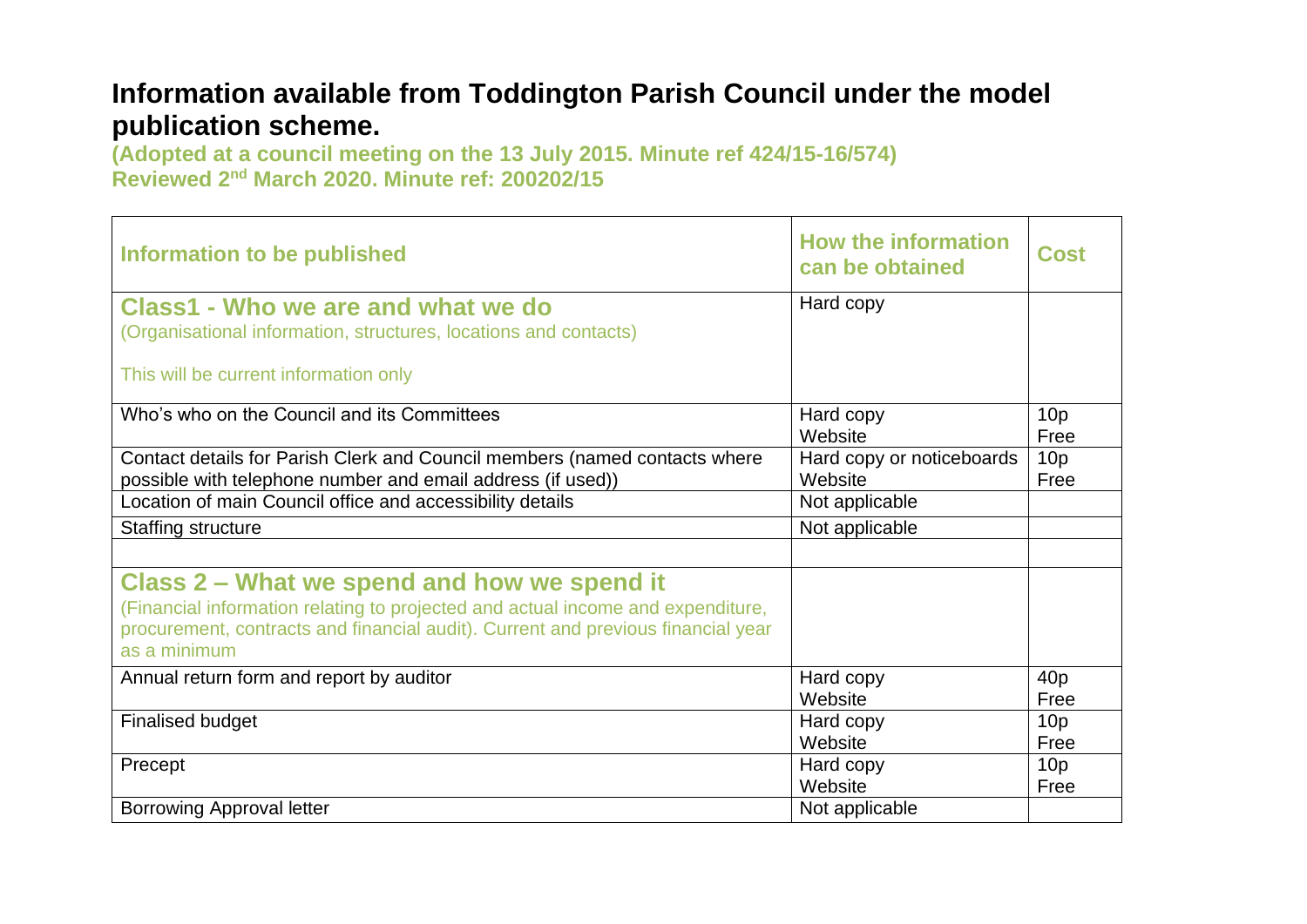| <b>Financial Standing Orders and Regulations</b>                                                                            | Hard copy                 | 50p per         |
|-----------------------------------------------------------------------------------------------------------------------------|---------------------------|-----------------|
|                                                                                                                             | Website                   | sheet<br>Free   |
| Grants given and received                                                                                                   | Hard copy                 | 10p per         |
|                                                                                                                             |                           | sheet           |
|                                                                                                                             | Website                   | Free            |
| List of current contracts awarded and value of contract                                                                     | Hard copy                 | 10 <sub>p</sub> |
|                                                                                                                             | Website                   | Free            |
| Members' allowances and expenses                                                                                            | Not applicable            |                 |
|                                                                                                                             |                           |                 |
| Class 3 – What our priorities are and how we are doing                                                                      |                           |                 |
| (Strategies and plans, performance indicators, audits, inspections and reviews)                                             |                           |                 |
|                                                                                                                             |                           |                 |
| Parish Plan (current and previous year as a minimum)                                                                        | Hard copy                 | 10p per         |
|                                                                                                                             |                           | sheet           |
| Annual Report to Parish Meeting (current and previous year as a minimum)                                                    | Hard copy                 | 10p per         |
|                                                                                                                             |                           | sheet           |
|                                                                                                                             | Website                   | Free            |
| <b>Quality status</b>                                                                                                       | Not applicable            |                 |
| Local charters drawn up in accordance with DCLG guidelines                                                                  | Not applicable            |                 |
|                                                                                                                             |                           |                 |
| <b>Class 4 - How we make decisions</b>                                                                                      |                           |                 |
| (Decision making processes and records of decisions). Current and previous                                                  |                           |                 |
| council year as a minimum                                                                                                   |                           |                 |
|                                                                                                                             |                           |                 |
| Timetable of meetings (Council, any committee/sub-committee meetings and                                                    | Hard copy and             | 10 <sub>p</sub> |
| parish meetings)                                                                                                            | noticeboards              |                 |
|                                                                                                                             | Website                   | Website         |
| Agendas of meetings (as above)                                                                                              | Hard copy or noticeboards | 10p per         |
|                                                                                                                             |                           | sheet           |
|                                                                                                                             | Website                   | Free            |
| Minutes of meetings (as above) $-$ nb this will exclude information that is properly<br>regarded as private to the meeting. | Hard copy or noticeboards | 10p per         |
|                                                                                                                             | Website                   | sheet<br>Free   |
|                                                                                                                             |                           |                 |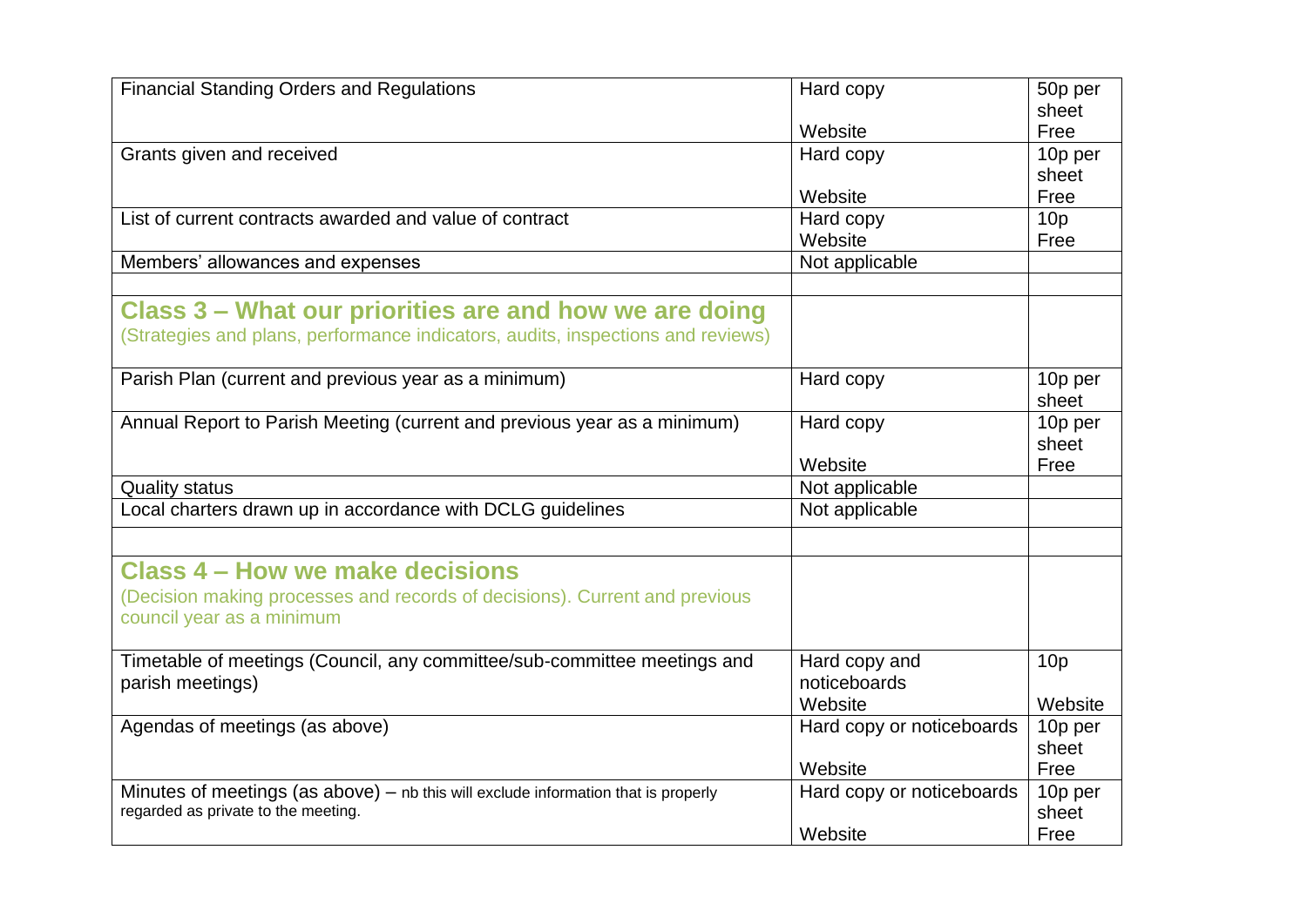| Reports presented to council meetings - nb this will exclude information that is properly | Hard copy             | 10p per |
|-------------------------------------------------------------------------------------------|-----------------------|---------|
| regarded as private to the meeting.                                                       |                       | sheet   |
|                                                                                           | Website               | Free    |
| Responses to consultation papers                                                          | Hard copy             | 10p per |
|                                                                                           |                       | sheet   |
|                                                                                           | Website               | Free    |
| Responses to planning applications                                                        | Hard copy             | 10p per |
|                                                                                           |                       | sheet   |
|                                                                                           | Website               | Free    |
| <b>Bye-laws</b>                                                                           | Not applicable        |         |
|                                                                                           |                       |         |
| <b>Class 5 – Our policies and procedures</b>                                              |                       |         |
| (Current written protocols, policies and procedures for delivering our services           |                       |         |
| and responsibilities) - Current information only                                          |                       |         |
|                                                                                           |                       |         |
| Policies and procedures for the conduct of council business:                              | Hard copy             | All at  |
|                                                                                           |                       | 10p per |
| Procedural standing orders                                                                | Hard copy             | sheet   |
| Committee and sub-committee terms of reference                                            | Hard copy             |         |
| Delegated authority in respect of officers                                                | Not applicable        |         |
| Code of Conduct                                                                           | Hard copy             |         |
| <b>Policy statements</b>                                                                  | Hard copy             |         |
|                                                                                           |                       |         |
|                                                                                           | Website               | Free    |
| Policies and procedures for the provision of services and about the employment            | Where applicable hard | 10p per |
| of staff:                                                                                 | copies provided.      | sheet   |
|                                                                                           | Otherwise on webite   |         |
| Internal policies relating to the delivery of services                                    |                       |         |
| Equality and diversity policy                                                             |                       |         |
| Health and safety policy                                                                  |                       |         |
| Recruitment policies (including current vacancies)                                        |                       |         |
| Policies and procedures for handling requests for information                             |                       |         |
|                                                                                           |                       |         |
| Complaints procedures (including those covering requests for information and              |                       |         |
| operating the publication scheme)                                                         |                       |         |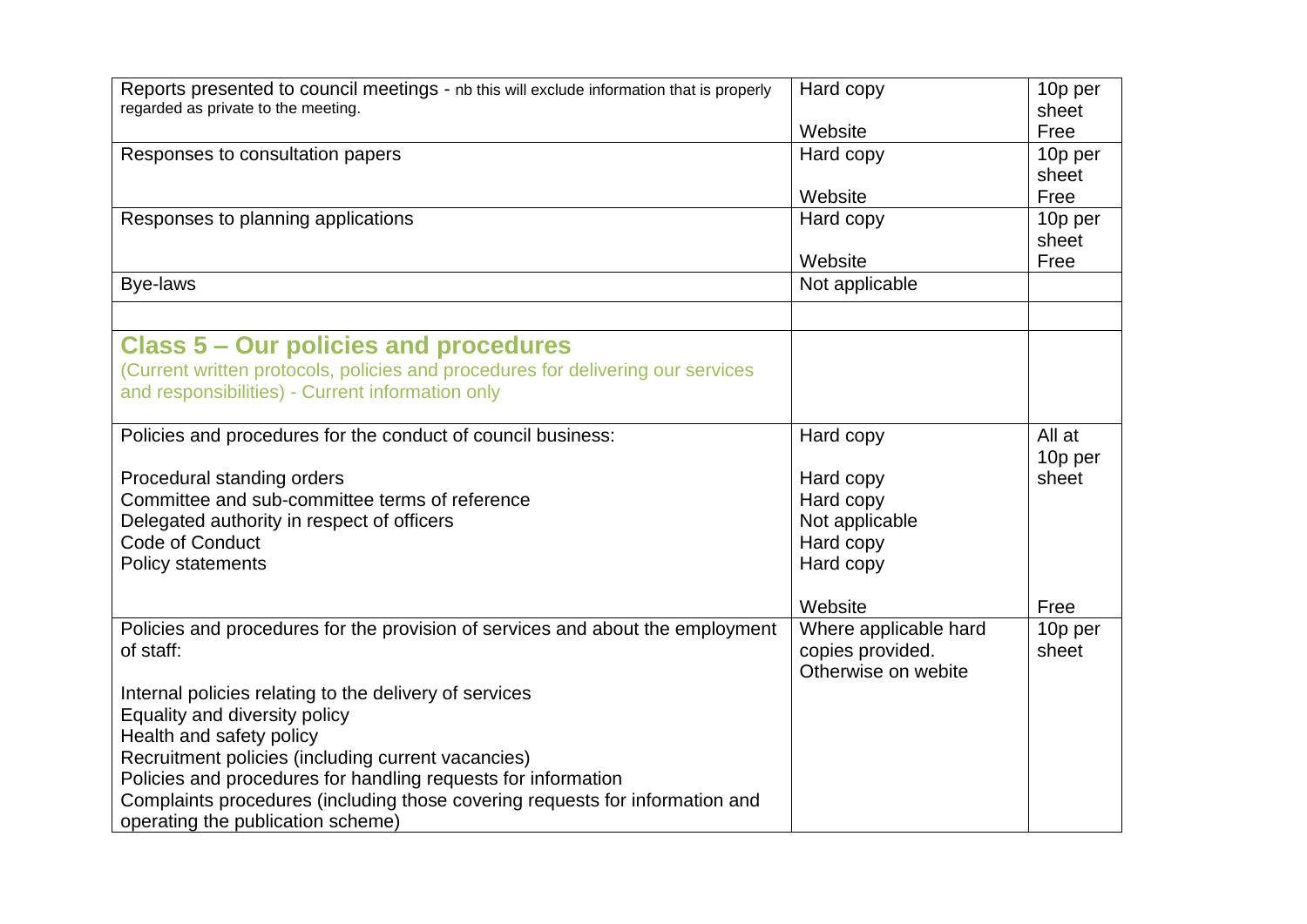| Information security policy                                                                                                                                                                           | Not applicable                                                         |                  |
|-------------------------------------------------------------------------------------------------------------------------------------------------------------------------------------------------------|------------------------------------------------------------------------|------------------|
| Records management policies (records retention, destruction and archive)                                                                                                                              | Not applicable                                                         |                  |
| Data protection policies                                                                                                                                                                              | Not applicable                                                         |                  |
| Schedule of charges ) for the publication of information)                                                                                                                                             | Hard copy                                                              | 10p per<br>sheet |
|                                                                                                                                                                                                       | Website                                                                | Free             |
|                                                                                                                                                                                                       |                                                                        |                  |
| <b>Class 6 – Lists and Registers</b>                                                                                                                                                                  | (hard copy or website;<br>some information may                         |                  |
| Currently maintained lists and registers only                                                                                                                                                         | only be available by<br>inspection)                                    |                  |
| Any publicly available register or list (if any are held this should be publicised; in most<br>circumstances existing access provisions will suffice)                                                 | Not applicable                                                         |                  |
| <b>Assets Register</b>                                                                                                                                                                                | Hard copy                                                              | 10p per<br>sheet |
|                                                                                                                                                                                                       | Website                                                                | Free             |
| Disclosure log (indicating the information that has been provided in response to requests;<br>recommended as good practice, but may not be held by parish councils)                                   | Not applicable                                                         |                  |
| Register of members' interests                                                                                                                                                                        | Held at Borough council.                                               |                  |
|                                                                                                                                                                                                       | Link available on website                                              |                  |
| Register of gifts and hospitality                                                                                                                                                                     | Not applicable                                                         |                  |
| <b>Class 7 - The services we offer</b><br>(Information about the services we offer, including leaflets, guidance and<br>newsletters produced for the public and businesses). Current information only | Hard copy, some<br>information may only be<br>available by inspection) |                  |
| Allotments                                                                                                                                                                                            | Not applicable                                                         |                  |
| Burial grounds and closed churchyards                                                                                                                                                                 | Not applicable                                                         |                  |
| Community centres and village halls                                                                                                                                                                   | Not applicable                                                         |                  |
| Parks, playing fields and recreational facilities                                                                                                                                                     | Not applicable                                                         |                  |
| Seating, litter bins, clocks, memorials and lighting                                                                                                                                                  | Not applicable                                                         |                  |
| <b>Bus shelters</b>                                                                                                                                                                                   | Hard copy                                                              | 10p per<br>sheet |